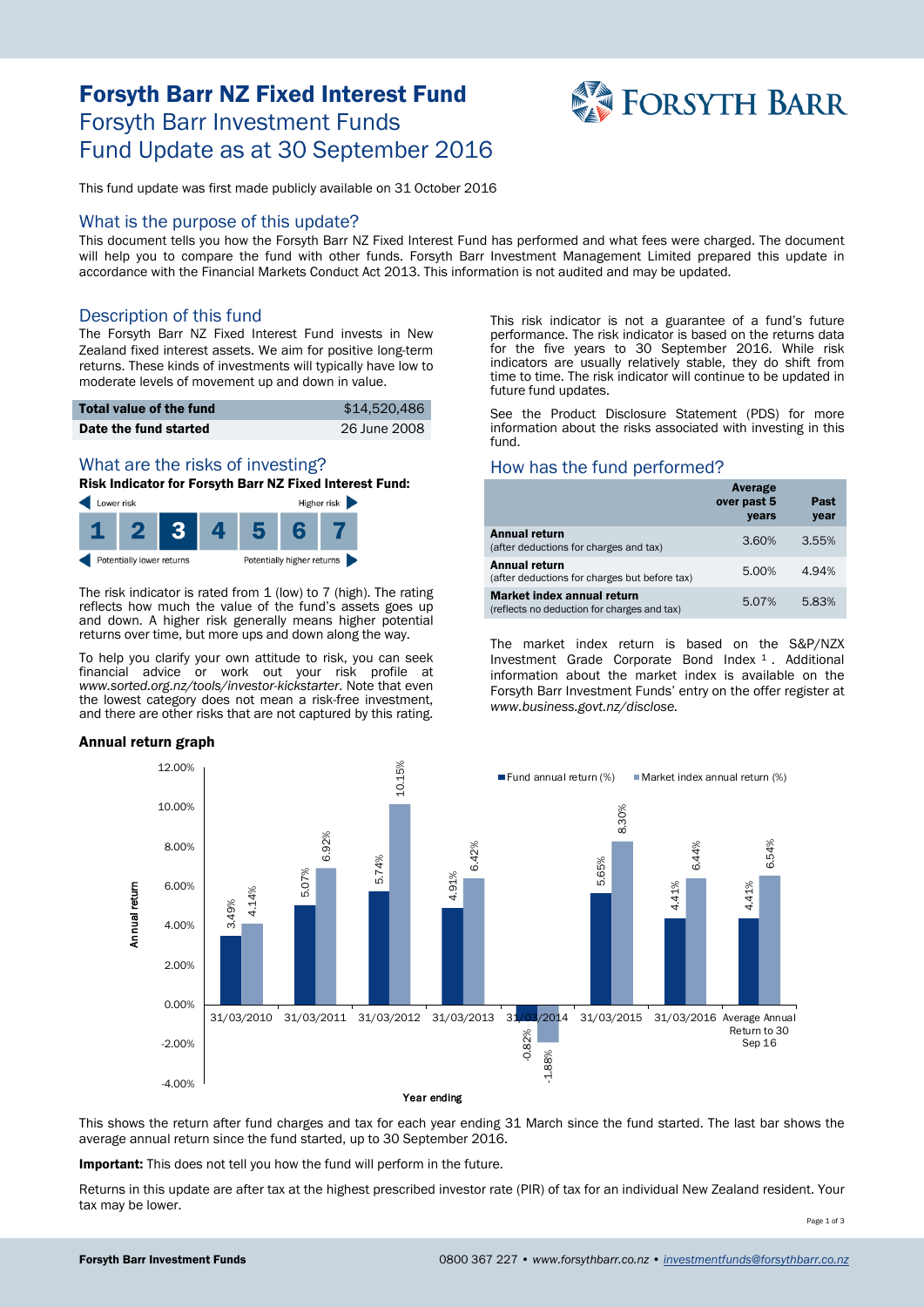## What fees are investors charged?

Investors in the Forsyth Barr NZ Fixed Interest Fund are charged fund charges. In the year to 31 March 2016 these were:

<span id="page-1-0"></span>

|                                                          | % of net asset<br>value <sup>2</sup> |
|----------------------------------------------------------|--------------------------------------|
| <b>Total fund charges</b>                                | 0.80%                                |
| Which are made up of:                                    |                                      |
| Total management and administration<br>charges including | 0.80%                                |
| Manager's basic fee                                      | 0.76%                                |
| Other management and administration<br>charges           | 0.04%                                |
| <b>Total Performance-based fees</b>                      | 0.00%                                |
| Dollar amount per investor                               |                                      |
| Other charges                                            | \$0.00                               |
|                                                          |                                      |

Investors may also be charged individual action fees for specific actions or decisions (for example entry fees). See the PDS for more information about those fees.

Small differences in fees and charges can have a big impact on your investment over the long term.

Example of how this applies to an investor Jane had \$10,000 in the fund at the start of the year of the year, Jane received a return after fund charges were deducted of \$355 (that's 3.55% of her initial \$10,000). This gives Jane a total return after tax of \$355 for the year.

#### What does the fund invest in?

This shows the types of assets that the fund invests in.

#### Actual investment mix



#### Target investment mix

| Cash and cash equivalents    | 5.00%    |
|------------------------------|----------|
| New Zealand fixed interest   | 90.00%   |
| International fixed interest | 5.00%    |
| Australasian equities        | 0.00%    |
| International equities       | 0.00%    |
| Listed property              | 0.00%    |
| Unlisted property            | 0.00%    |
| Commodities                  | 0.00%    |
| Other                        | $0.00\%$ |

|                | <b>Name</b>                                                   | Percentage of<br>fund net assets | <b>Type</b>                | <b>Country</b> | <b>Credit rating</b><br>(if applicable) |
|----------------|---------------------------------------------------------------|----------------------------------|----------------------------|----------------|-----------------------------------------|
| $\mathbf{1}$   | <b>ANZ Cash Deposit</b>                                       | 10.19%                           | Cash and cash equivalents  | <b>NZ</b>      | AA-                                     |
| $\overline{2}$ | NZ Local Government Funding Agency Ltd<br>15/04/2023 5.50%    | 8.84%                            | New Zealand fixed interest | <b>NZ</b>      | $AA+$                                   |
| 3              | Watercare Services Ltd Bond 26/10/2018<br>5.685%              | 4.50%                            | New Zealand fixed interest | <b>NZ</b>      | AA                                      |
| 4              | NZ Local Government Funding Agency Ltd<br>15/03/2019 5.00%    | 4.05%                            | New Zealand fixed interest | <b>NZ</b>      | $AA+$                                   |
| 5              | NZ Local Government Funding Agency Ltd<br>15/05/2021 6.00%    | 3.63%                            | New Zealand fixed interest | <b>NZ</b>      | $AA+$                                   |
| 6              | NZ Local Government Funding Agency Ltd<br>15/04/2025 2.75%    | 3.42%                            | New Zealand fixed interest | <b>NZ</b>      | $AA+$                                   |
| $\overline{7}$ | Spark Finance Ltd 25/10/2019 5.25%                            | 3.38%                            | New Zealand fixed interest | <b>NZ</b>      | $A-$                                    |
| 8              | Transpower New Zealand Ltd 30/06/2022<br>4.30%                | 2.93%                            | New Zealand fixed interest | <b>NZ</b>      | $A+$                                    |
| 9              | Westpac New Zealand Ltd Fixed Rate Notes<br>20/09/2018 5.545% | 2.90%                            | New Zealand fixed interest | <b>NZ</b>      | $AA-$                                   |
| 10             | ANZ Bank New Zealand Ltd 25/09/2020<br>4.03%                  | 2.85%                            | New Zealand fixed interest | <b>NZ</b>      | AA-                                     |

The top 10 investments make up 46.71% of the fund.

#### <span id="page-1-1"></span>Key personnel

| <b>Name</b>          | <b>Current position</b>                                 | Time in current<br>position       | <b>Previous or other current</b><br>position         | <b>Time in previous</b><br>or other current<br>position |
|----------------------|---------------------------------------------------------|-----------------------------------|------------------------------------------------------|---------------------------------------------------------|
| <b>Kevin Stirrat</b> | Head of Investment Strategy<br>Forsyth Barr Limited     | $11$ years <sup>3</sup>           | Director, Deutsche Bank                              | 11 years and 2<br>months                                |
| Craig Alexander      | <b>Head of Funds Management</b><br>Forsyth Barr Limited | 3 years and 3 months <sup>3</sup> | Head of Fixed Interest.<br><b>Tower Investments</b>  | 5 years and 2<br>months                                 |
| Malcolm Davie        | <b>Equity Portfolio Manager</b><br>Forsyth Barr Limited | 2 years and 5 months <sup>3</sup> | Head of Investment Management,<br>First NZ Capital   | 7 years and 3<br>months                                 |
| Neil Paviour-Smith   | Director                                                | 8 years and 7 months              | Managing Director,<br>Forsyth Barr Limited (current) | 12 years                                                |
| <b>Rob Mercer</b>    | <b>Head of Private Wealth Research</b>                  | 4 years and 4 months $3$          | Head of Research, Forsyth Barr<br>Limited            | 11 years and 3<br>months                                |
|                      |                                                         |                                   |                                                      | Page 2 of 3                                             |

# Top 10 investments